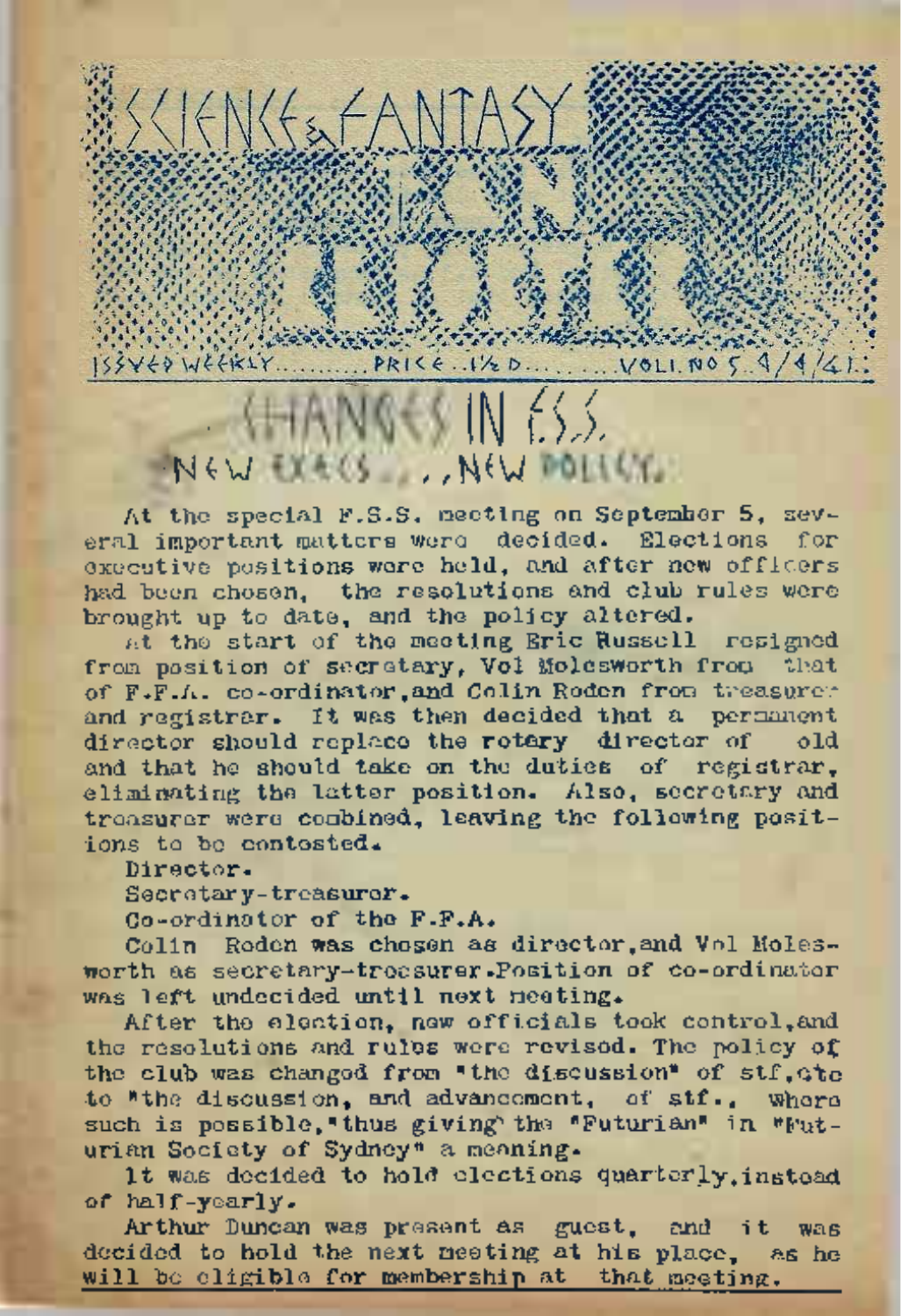PAGE TTO.. S.F.F.REPORTER..

SYDNEWS.

## AUSTRALIA'S ANNUAL.

From Eric Russell comes news of another new fanmag While there are yet some details to be settled, these are the facts that are known at present.

Name of the magazine will probably be "Australian Fanmag (or fanzine) Index." As suggested by the name, it will be an indexed list of Australian fanmags, and their contents.

It will use a cross-reference system.one part giving an alphabetical list of magazines, and contents, and the other a list of stories, articles,etc., and where they appeared.

First issue will be out sometime in January. It will cover all fanmags from "Science Fiction Review"' to end of 1941.Other issues, published annually, will cover the past year's magazines. Price will depend on production cost.First issue,being larger than others, may be a little dearer.

The editors. Eric and Ted Russell, announce that "Index" will not exchange.

BACK FROM THE GRAVE.

"EPITAPH: Cosmos, born April 20th, 1940, died Jan 27th, 1941» May Fort rest its sole."

You will find those two lines on page 6 of Cosmos No.13,the last issue.And when wo say last, we do not mean the final issue,but the latest. For No.13 is not the final issue. Cosmos is being revived.

When Vol Molosworth resigned from co-ordinator of the F.F.A., "Spaceward" was left hanging in the air, for although it was Vol's own magazine, it was also the official organ of the Federation. So instead of putting out Spaceward,Molosworth will reissue Cosmos.

First issue ( should be Fourteenth issue) will be out sometime this month, featuring an interview with David R. Evens.

GRAHAM STONE RESIGNS.

Don't be startled by that heading. It has nothing to do with the F.S.S. It concerns only Reporter.

Because of limited finances ( Graham still goes to school, remember ) our co-editor has been forced to give up this position, as he finds that it is impossible for him to pay his share for Reporter and buy magazines at the same time .While this makes it harder for us, we promise to keep Reporter in its present form as long as possible.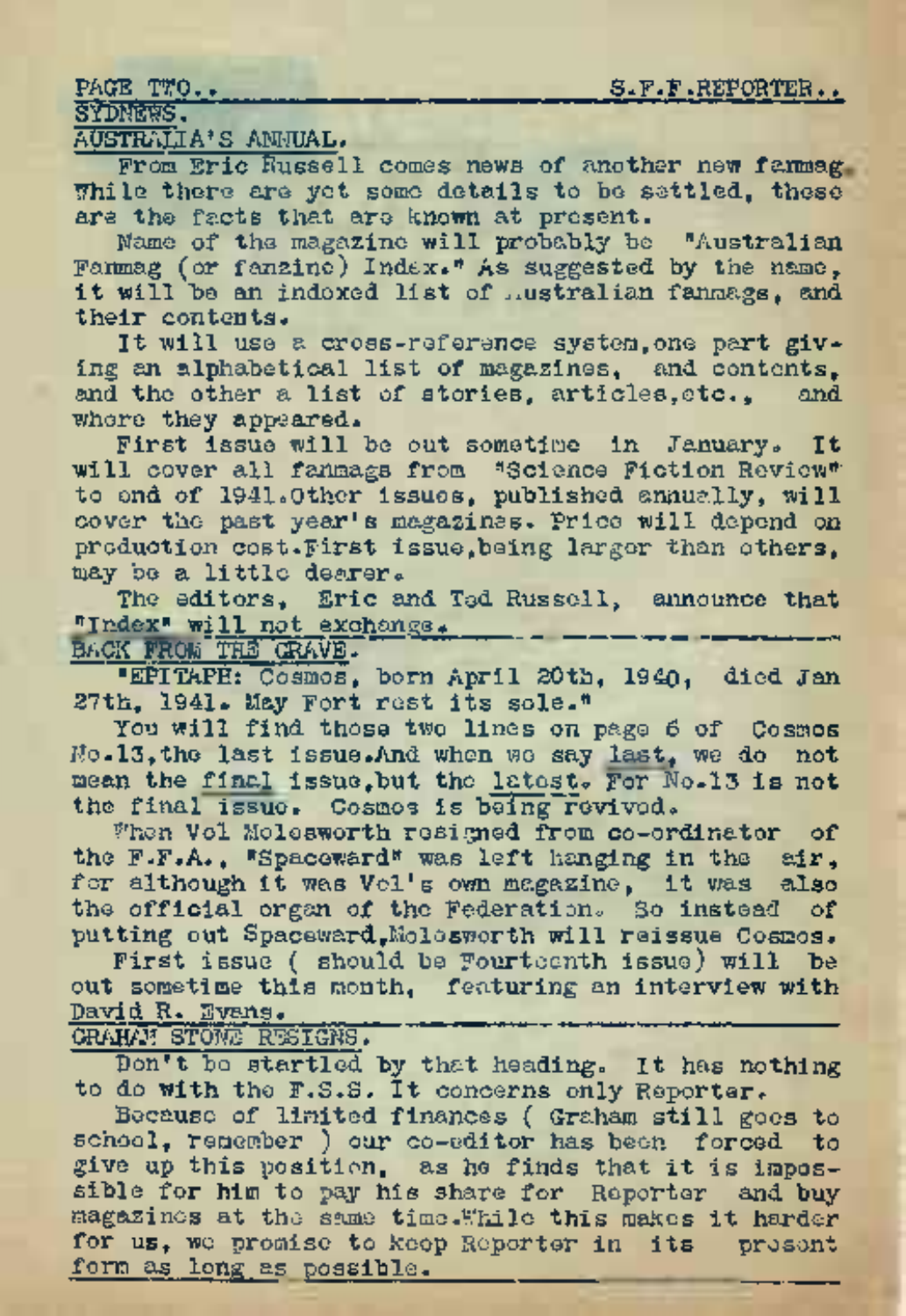|              | S.F.F. AEPORTER. |                        |  | <b>PAGE 3.</b> |  |
|--------------|------------------|------------------------|--|----------------|--|
| <b>DOT T</b> |                  | ______________________ |  |                |  |

POLL.

#### ROGERS HARD PRESSED FOR FIRST PLACE.

The votes received this week in Reporter's poll for artists wore mainly for those not at the top of the list, and as a result positions have bunched up considerably. Here is the score as it stands at present.

| ٠.                                       |                |
|------------------------------------------|----------------|
| Total number of votes9                   |                |
|                                          |                |
| BCK. CARTIER. FAUL. VESSO5               |                |
| $FIMM$ ,,,,,,,,,,,,,,,,,,,,,,,,,,,,,,,,4 | - 5            |
|                                          | $\mathbf{N}$   |
| DOLD, MOREY, KRUPA2                      | $\blacksquare$ |

Tho two fantasy artists,Bok and Finlay,both gained this week, while Rogers, who has led from the start. received only one extra vote.Only one vote behind him are now four artists, any of whom could easily take the lead.Two votes behind is Finlay, Sydney's favourite of a year ago.

With interstate votes still to come, and positions so close, we would not like to predict who will come out in front. Next week wo would like to give final results, but cannot guarantee this.

If you have not voted, (and every fan who is a fan should vote) send in your five favourite artists, and they will receive one vote each. As you can see from the close positions,one vote will make a lot of difference.

## FANDOM AT RANDOM.

HI, BRUCE.

Bruce Sawyer was seen, tin hat and all, in Sydney's Victory march last week.Which reminds us that L.Vague le Damp should be out of camp in about a week.

## LE CAN'T THINK OF A HEADING FOR THIS.

Arthur Duncan makes fireworks out of gunpowder and bootpolish, lights them on his front path, which is red, and stains everything a beautiful yellow.

#### NOR THIS.

David R. Evans claims he had a dream in which ho met Ackerman. Was that a dream, or a nightmare?